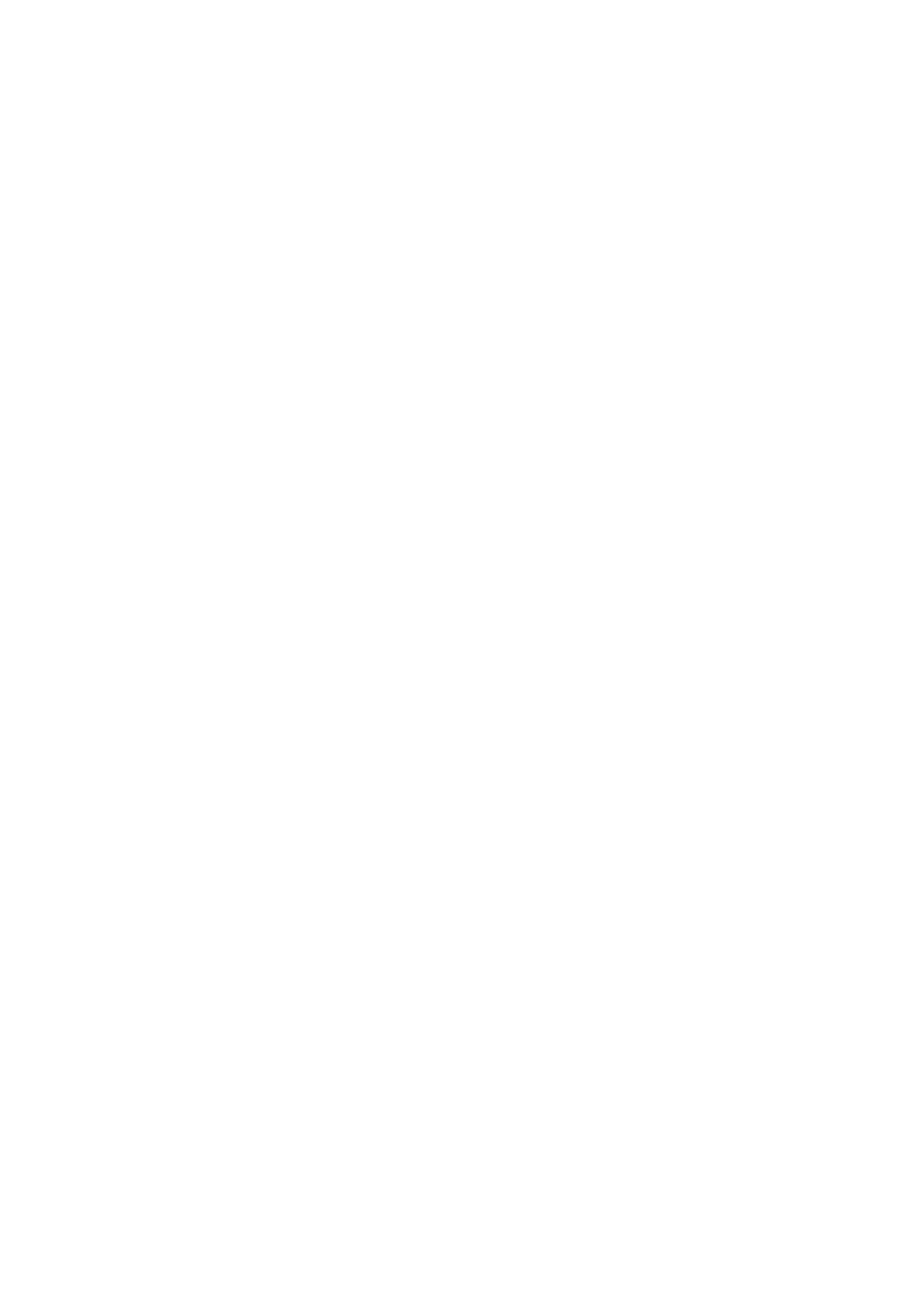#### Angels' Dreams

Sleep. . .Sleep. . .My sweet beauty And when you will wake up I promise here to be My kisses will be your first coffee cup

Dream. . .Dream. . .My sweet Angel When you'll open your eyes The dawn like a candle

Hush. . .Hush. . .My sweet mermaid When the sun will be in And will cover your bed Its beams will glide my hand on your sweet skin.

20/02/98

## Angels' Bar

And I was in this lonely bar Gazing at my beer, staring far What I was waitin' for ? Don't know No I didn't and still don't now Maybe I was standing there just To see Angels of my young lust But Angels don't sit at my table They all drink away in their fable.

22/02/98

#### Angels' Eyelids

Don't forget to close your eyes My sweet Angel of the night 'Cuz I will penetrate into your dreams Just to kiss the back of your eyelids

28/03/98

#### Angels' Neck

Raise up your hair Then I'll kiss your neck Your collarbone is the frontier Between your virgin soul And your perfect body Raise up your hair With your hands Up To make your breast Point at the Angels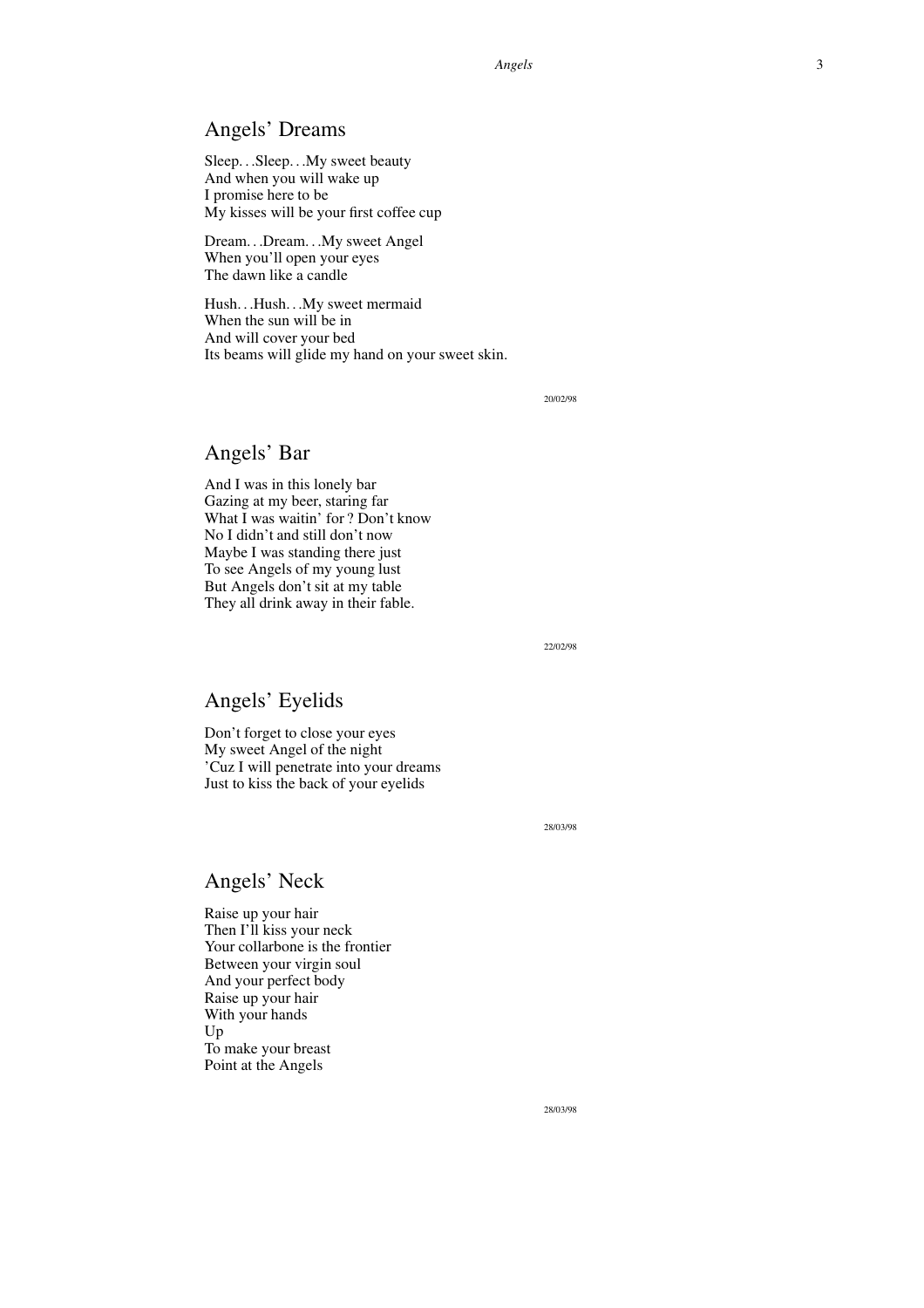## Angels' Song

Hear what my heart is always playin'; There must be a song that is sayin' :

"When I'm sad and lonely, I think about you baby, But, sweet Angel, the more happy I am, The more I need you clasped into my arms."

And if there isn't such a song, out of the blue I promise, sweet Angel, that I'll write it for you.

13/04/98

#### Angels' Life

When the Angel was An Angel He didn't see colors He has watched The fire of war On the television He has found A purple dress That was expected To give Him Power fame and fortune He never thought About riches And gold and diamonds The only fog That He ever swam in Was His own spirit The fog was black His spirit was white The only sea That He ever drank in Was humans' soul The sea ran wet The souls ran dry When the Angel was An Angel He never sang Until the Sky was staring at Him He never spoke Until the Earth was feeling His feet He never ever whispered one tear 'Til the Sun was warmin' His wings When the Angel was An Angel He knew And nothing could break Him down 'Cuz He could dive Down into the Sixth Sky

For a lead role in the Milky way And when the little boy was A little girl She always dreamed That she was An Angel

\*

And trade a starfish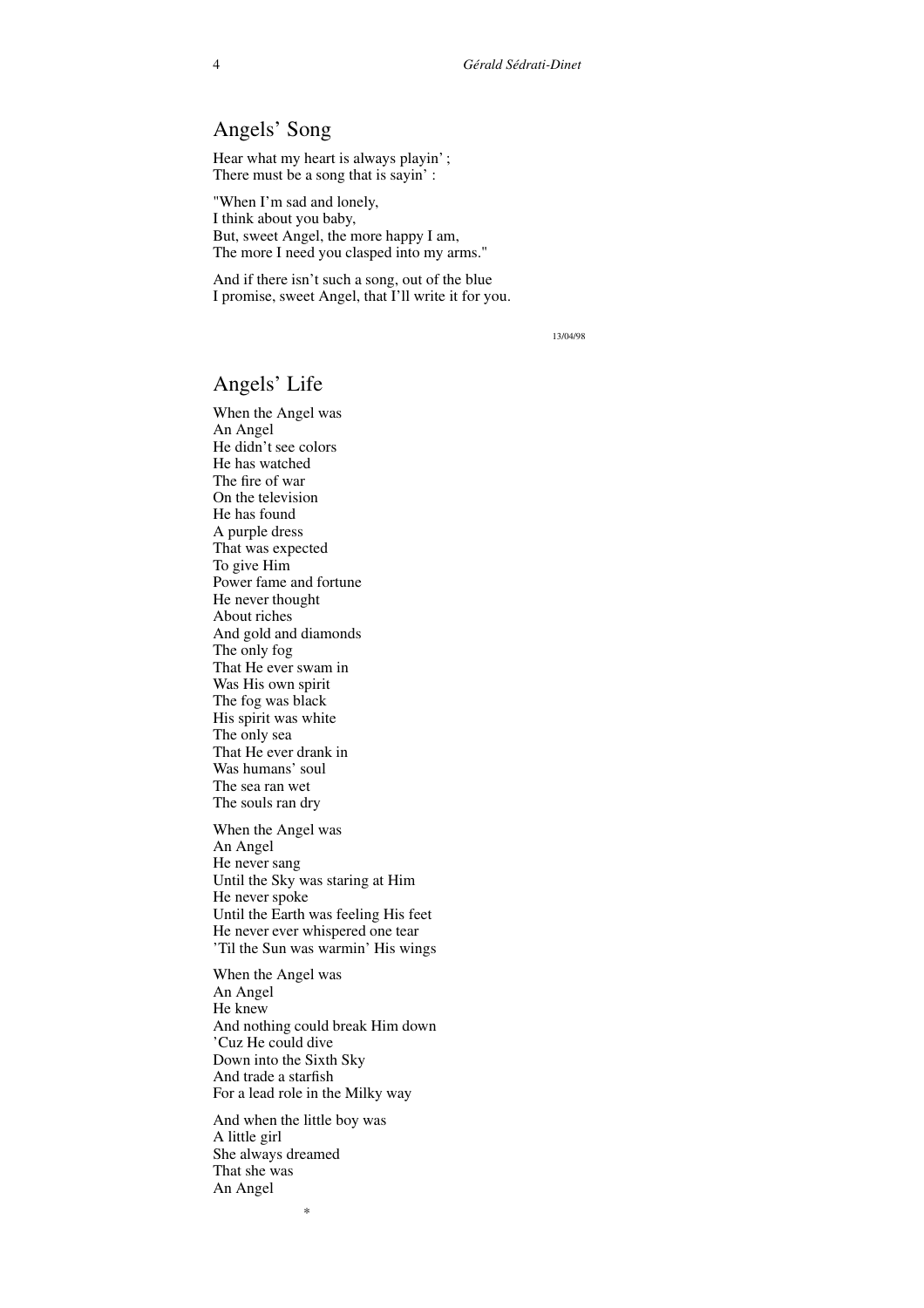17/04/98

## Angels' Tragedy

And the Angel looked upon his shoulder To watch the Romeo and Juliet's kiss And he knew from the start that whatever They do or say there'll be this state of bliss That will kill them both without any fear Without any regret nor any blood And from the river of poison and tears They will reborn as king and queen Everyone will forget the spleen As the Angel will sing their song loud

21/04/98

## Angels' Look

Her short blond hair was blowin' in the wind As the pœt has said in the Dylan's song And the answer has never been so strong When her own Truth has stopped to be a sin

And my little blond Angel has short hair So she always lets the wind's kisses flow Upon her gracious neck like a mermaid Who feels on her body the water blows

22/04/98

#### Angels' Fight

Dark streets that smell wet Grey walls where sweat flows All alone or in two, the Angels walk Up and down, slowly as trains, fast as jets Still waitin' for the dry song of a crow But no-one speaks, no-one hears, no-one talks

Gray streets hidden by shadows Dark walls still ignoring light Ev'ry little Angel falls from the sky Riddin' the sunbeams that are ranged in rows Holdin' between their teeth a rose that brights To fight against razor blades cold and dry

23/04/98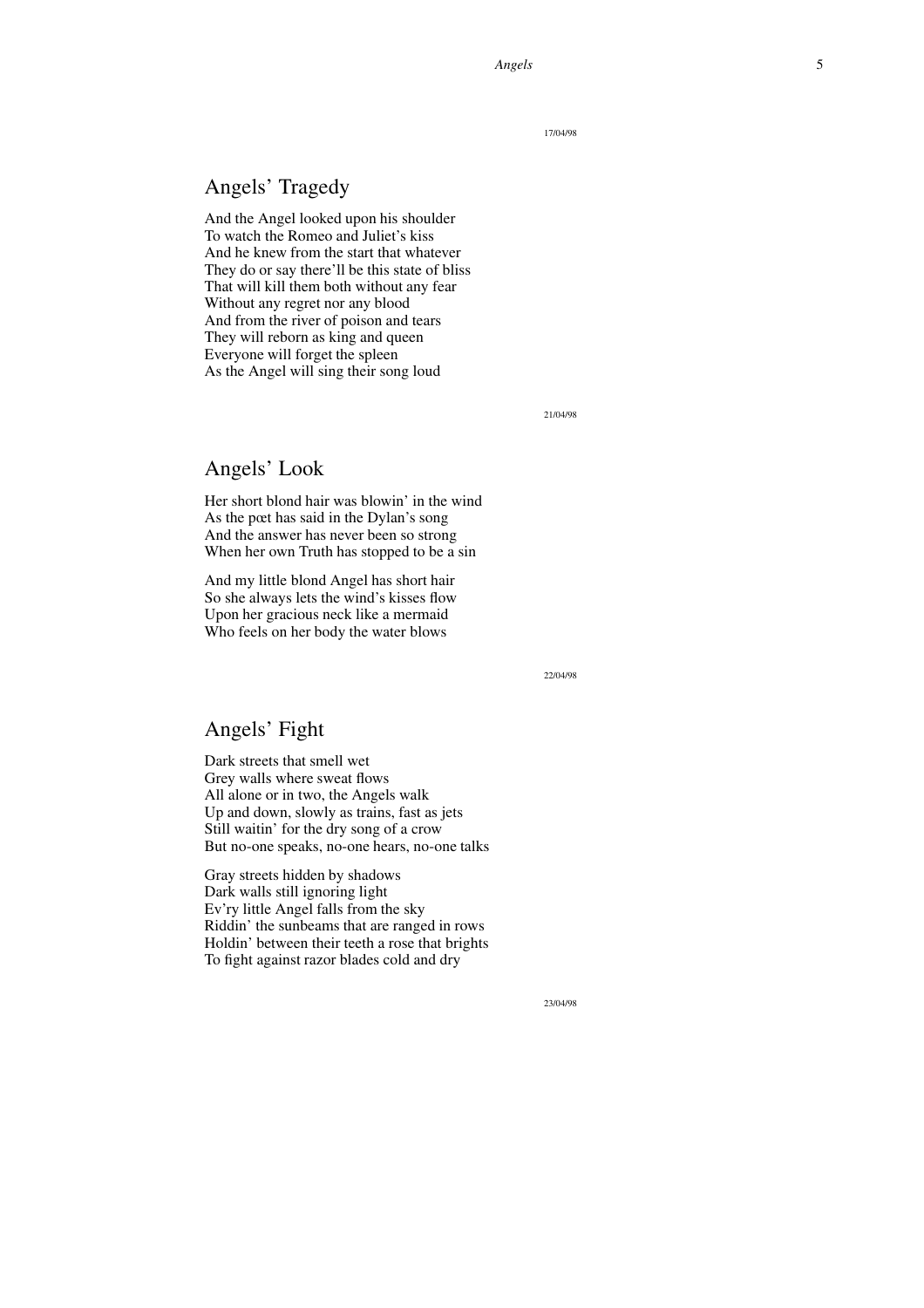## Angels' Creation

The first day, God has created the Sixth Heaven To fill every black hole in the Universe The second day, He has put roses on Even Just to watch their colors shinin' The third day, the Lord has invented Dreams To start writtin' the Real Story The fourth fay, He has sprayed some perfume around That he has called "Love" 'cuz it was a beautiful name The fifth day the Lord has played guitar And piano, violin and flute to make ev'rything dance The sixth day, He has created Angels For them to Live as Souls, to see Roses, to Dream, to Love and to Dance The seventh day, God has watched His Creation And He has thought that this one was better!

23/04/98

#### Angels' Weight

The absence of my own Angel is so heavy Just as if the sun was falling down with my heart Stuck inside of the star, huge, heavy but shinny Just as if your absence could be seen clear as light

And I can remember how light my Angel was Remember her body when hugged so close to mine Remember the pressure of her thin breast, light, as If she was just flying, light, as a moon that shines

Oh don't ya find it strange, my sweet little Angel, That I feel your absence much stronger and concrete And when you're in my arms, oh my lovely Angel, I almost feel your wings' lightness in our heartbeat ?

24/04/98

#### Angels' Identity

Some knows How sweet are My Angel's kisses

Some knows All my Angel's Story

But I Am the one Who had felt her tears

And that's why She is My Angel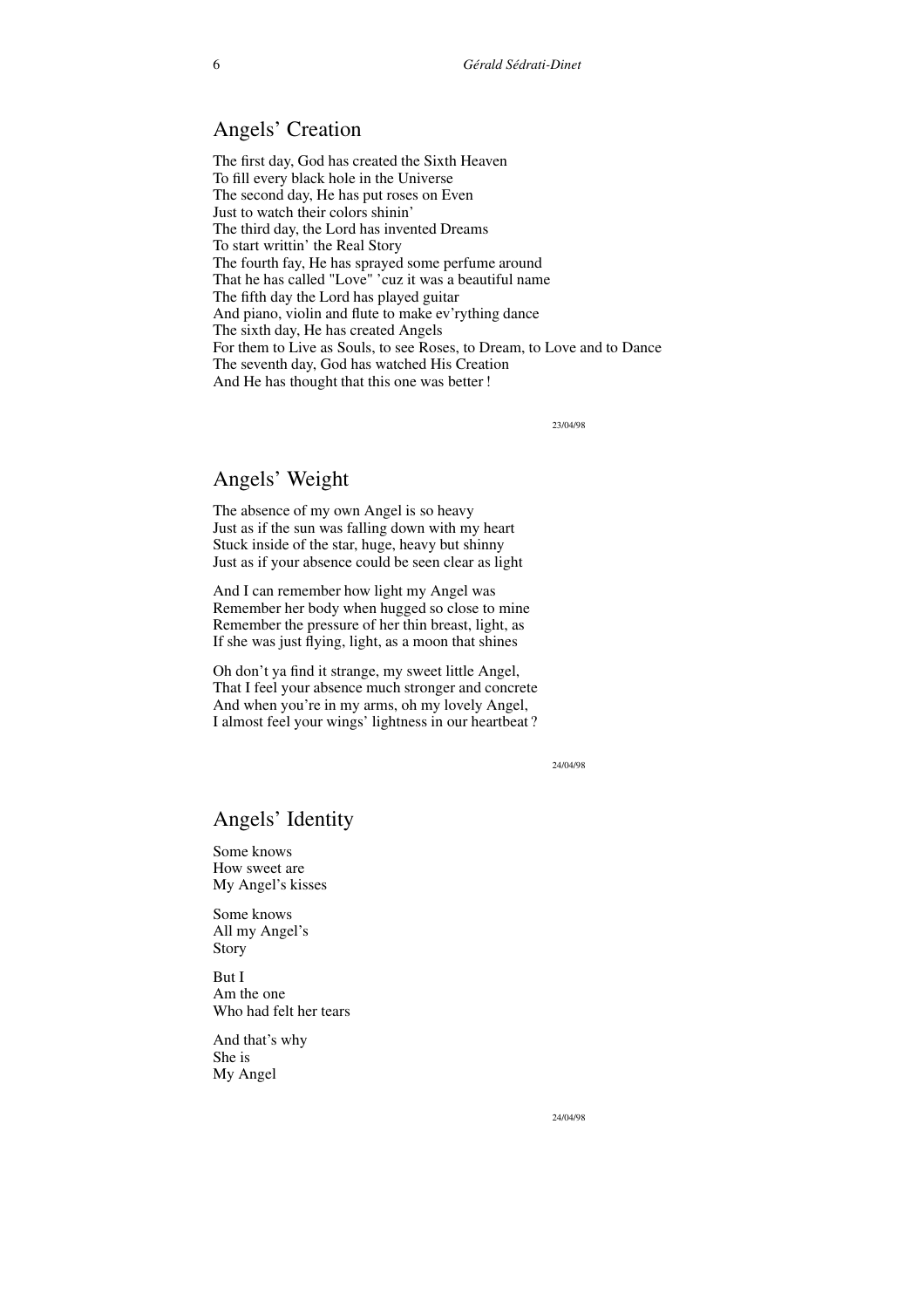## Angels' Work

Angels kno w The story Of Mankind and their Fears From Eve' s first kiss To the coin That still fills the bum' s heart With hope

Angels write Everything In their pillo w book :

The dream of the swam on the lak e The first cigarette on morning with black hot coffee The milk y skin of the girl sitting in a pub The smile of the pretty florist' s face The lo vers' hug on the Pont-Neuf bridge Faust' s legend and Mano' s requiem Summer that comes a different day e very year Pœms that comes with red roses The confuse sound after school day The silence in cinemas The crowd' s shout when the wall has been broken His silent tears on the pœt' s grav eyard The hopeless burst of bombs The wild beauty of a dying star The ne ver ending story Cain' s betray Penelope' s patience Julie' s fight against forgetting

All is written down Every mark that e very man Tries to leav e On the crust of the Earth

24/04/98

## Angels' Tears

Carrying all her light in her eyes Angel has to feed her heart' s fire Really needs enough warm to beat Or she' d fall asleep unconscious Leaving laughters behind her In tears to clean her twinkling eyes Nobody knows that her tears come without sadness Everybody would think she' s unhapp y but I

24/04/98

#### Angels' Sun

Two Angels who meet again Hav e nothing to explain When the y are together , forgetting pain The sun burns the last drop of rain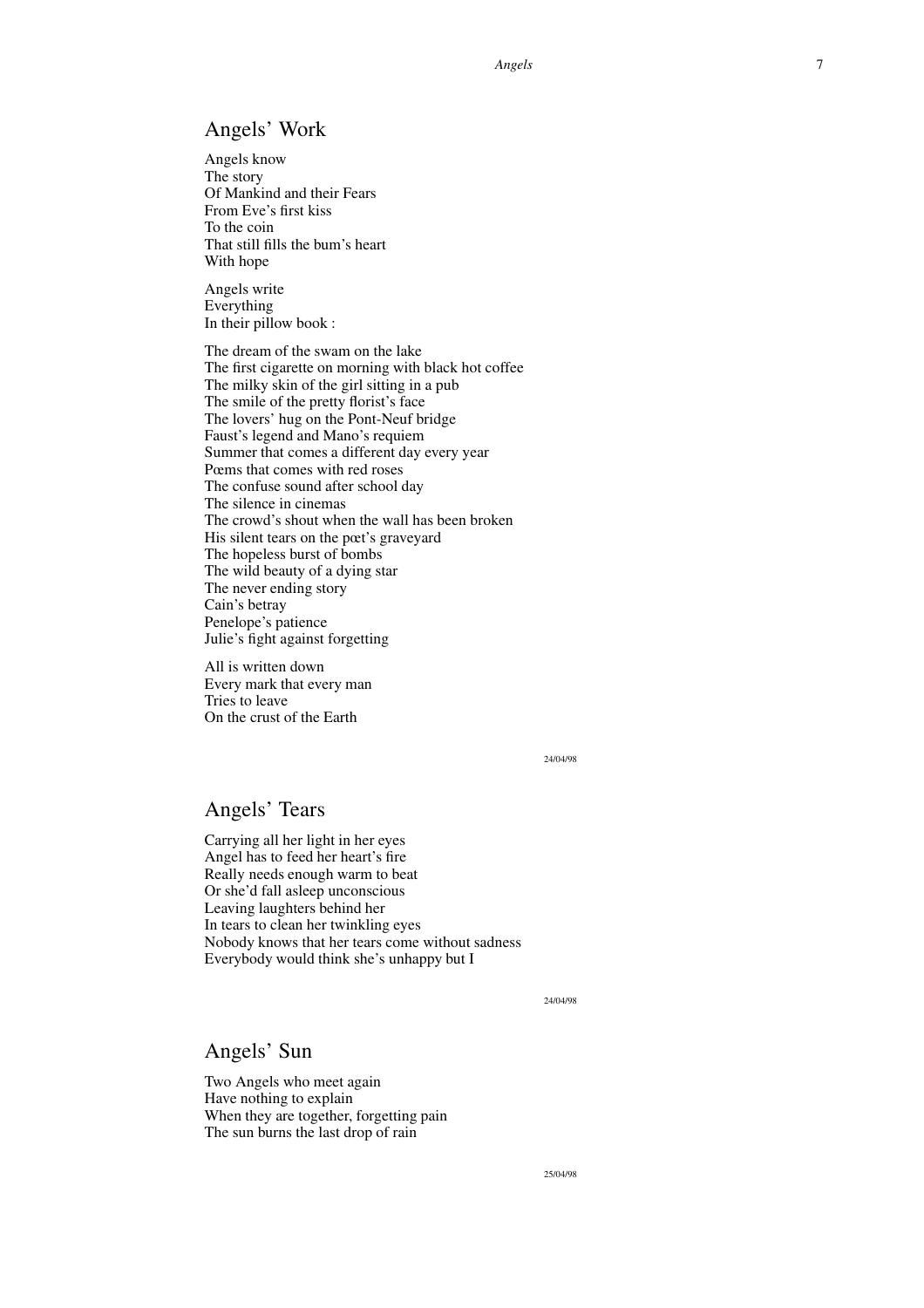## Angels' Pœm

I would like to compose a Pœm For my sweet Angel But can it be written ? With sunbeams and clear light of the moon With laughters warm like the deep cut of a razor blade And blue tears fresh like an oasis in the desert Can it be written ? I want it beautiful like the edge of her breast Emotional like the bleeding mark under her eye And passionate like her reflection in my heart Can it be written ? I don't want my Angel to read this pœm I want her to know it By heart Like a song that everybody knows Without having heard it once Think it can't be written ! 'Cuz nothing is perfect enough To celebrate an Angel. . .

25/04/98

#### Angels' Birth

Every human being is a Creation He comes from other human beings They have shaped him Just like an ancestral sculpture Whatever they love him After they gave him life They have rights upon this life they created Just like this cool man Who sucks his bud after rolling it

26/04/98

#### Angels' Name

Caroline come closer, give me softly your hand, With your firefly's eyes, shiny like a candle Our long path will be clear, that's just what I pretend.

Can't you see our bodies interweaved in the sand When the sky is so blue I fly off the handle And I would walk with you 'til we meet the ocean.

With your sweet flesh like silk and all kisses you breathe I feel like I'm falling in love with an Angel Sunk in your eyes' candles with nothing else to leave.

My soft song is stupid and I want more to give To an Angel like you but I can just ramble Thinkin' about you, girl, I'm filled up like a breeze.